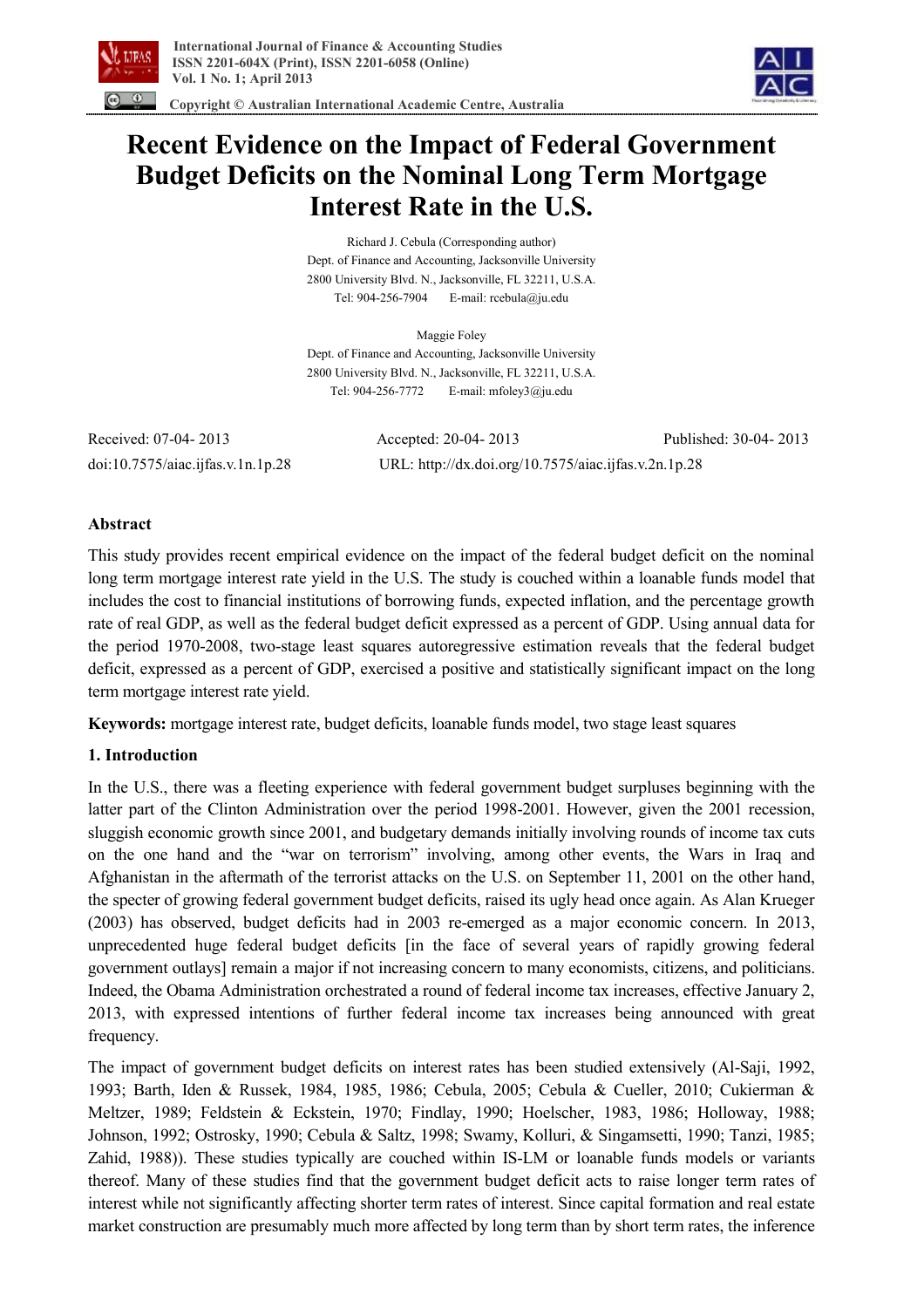has often been made that budget deficits may lead to "crowding out" of private sector spending (Carlson & Spencer, 1975; Cebula, 1985; Krueger, 2003).

The interest rate/budget deficit literature for the U.S. has most commonly focused upon the yields on Treasury bills, Treasury notes, and Treasury bonds, although occasionally the yield on other bonds (such as Moody's Aaa-rated or Baa-rated corporate bonds) has received attention. In recent years, however, the deficit impact on long-term mortgage interest rate yields has received only limited formal attention in this literature. Accordingly, the purpose of this study is to provide current evidence as to the effect of the U.S. federal budget deficit on the interest rate yield on long-term mortgage interest rates. The study period begins at the end of 1970, just before the ending of the Bretton Woods Agreement and concludes at the end of 2008, just before the escalation of federal budget deficits into magnitudes exceeding \$1 trillion per year and Federal Reserve policies known as "quantitative easing," QE1, QE2, and QE3, were implemented.

Section 2 provides the framework for the empirical analysis, a loanable funds model. Section 3 defines the variables in the empirical model and describes the data. Section 4 provides the empirical results, whereas an overview of the study findings is found in Section 5.

#### **2. The Basic Framework**

In developing the underlying framework for the empirical analysis, we first consider the following intertemporal government budget constraint:

$$
ND_{t+1} = ND_t + G_t + F_t + AR_{tX}ND_t - T_t
$$
\n
$$
(1)
$$

where:

 $ND_{t+1}$  = the national debt in period t+1

 $ND_t$  = the national debt in period t

 $G_t$  = government purchases in period t

 $F_t$  = government non-interest transfer payments in period t

 $AR_t$  = average effective interest rate on the national debt in period t

 $T_t$  = government tax and other revenues in period t

The total government budget deficit in period t (TD<sub>t</sub>) is simply the difference between  $ND_{t+1}$  and  $ND_t$ :

$$
TDt = NDt+1 - NDt = Gt + Ft + ARtXNDt - Tt
$$
\n(2)

Based in principle on Hoelscher (1986), Barth, Iden, and Russek (1985) and Cebula (1988, 1997, 2007), to explain the determination of the long term mortgage interest rate yield (MORT) including the impact of the budget deficit on same, a loanable funds model is adopted in which the long-term interest rate yield is determined by an equilibrium of the following form: $<sup>1</sup>$ </sup>

$$
D = S + TD \tag{3}
$$

where:

 $D$  = real domestic demand (inclusive of commercial banks) for long term bonds

 $S =$  real domestic supply of long term bonds

$$
TD = real net government borrowing, as measured by the federal budget deficit
$$

In this framework, it is expected that:

$$
D = D (PE, MORT, Y, COST...), D_{PE} < 0, D_{MORT} > 0, D_Y > 0, D_{COST} < 0
$$
  
\n
$$
S = S (PE, MORT...), S_{PE} > 0, S_{MORT} < 0
$$
\n(5)

Variable PE<sub>t</sub> is the expected annual inflation rate in year t [of the CPI, consumer price index]. MORT<sub>t</sub> is the average annual interest rate year on 30 year fixed-rate yield on new mortgages in year t. The variable  $Y_t$  is the actual annual percentage change in real GDP over year t. Finally, the variable  $COST_t$  is the average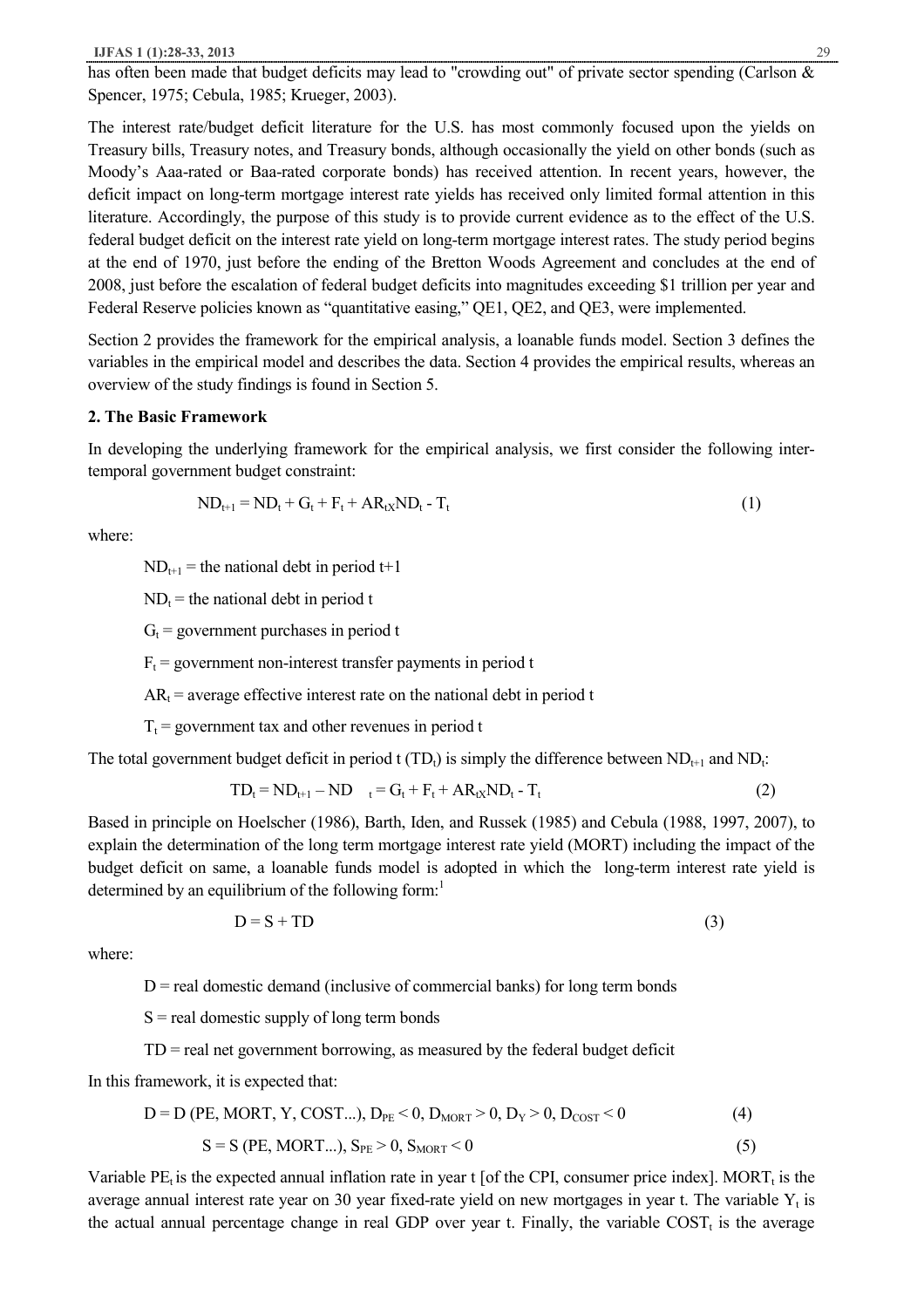#### **IJFAS 1 (1):28-33, 2013** 30

annual cost of funds at commercial banks in year t. Of course, as shown in equation  $(2)$ ,  $TD<sub>t</sub>$  is the total federal budget deficit in year t.

It is expected that, in principle paralleling Barth, Iden, and Russek (1984, 1985), Cebula (1988, 1997, 2005), Cebula and Cueller (2010), and Hoelscher (1986), the real domestic demand for long term bonds [mortgages, in this case] is a decreasing function of the expected future inflation rate, whereas the real domestic supply of long term bonds is an increasing function thereof. According to the conventional wisdom, the private demand for long term corporate bonds is a increasing function of Y, *ceteris paribus*, since as Y rises and the pace of real economic activity rises, and therefore economic agents are more willing and able to assume the risk associated with such bonds, as well as more able to afford to pay for same (Hoelscher, 1986; Cebula & Saltz, 1998; Cebula, 2005). Next, the higher the cost of funds to commercial banks in year t, COST<sub>t</sub>, the higher the mortgage interest rate banks charge on mortgage loans. Finally, the demand for long term bonds is an increasing function of their interest rate yield (MORT<sub>t</sub>), *ceteris paribus*, whereas the supply thereof is a decreasing function of that interest rate yield, *ceteris paribus* (conventional wisdom).

Substituting equations (4) and (5) into equation (3) and solving for MORT yields:

$$
MORT = f(TD, PE, Y, COST)
$$
 (6)

such that  $f_{TD} > 0$ ,  $f_{PE} > 0$   $f_{Y} > 0$ ,  $f_{COST} > 0$ .

## **3. Variables and Data**

The first step in the analysis is to develop an appropriate empirical measurement of *expected future inflation*. One possibility is to adopt the well-known Livingston survey data. However, as observed by Swamy, Kolluri, and Singamsetti (1990, p. 1013), there may be serious problems with the Livingston series:

Studies by some psychologists have shown that the heuristics people have available for forming expectations cannot be expected to automatically produce expectations that come anywhere close to satisfying the normative constraints on subjective probability judgments provided by the Bayesian theory...failure to obey these constraints makes Livingston...data incompatible with...stochastic law...

Accordingly, following Swamy, Kolluri, and Singamsetti (1990), rather than using the Livingston series, the study adopts a linear weighted average [LWA] lag model on actual inflation to construct the values for the *expected inflation rate,*  $PE_{t+1}$ , as follows:

$$
PEt+1 = (3P_t + 2P_{t-1} + P_{t-3})/6,
$$

where  $P_t$ ,  $P_{t-1}$ , and  $P_{t-3}$  are *actual* annual inflation rates of the CPI in years t, t-1, and t-2.

Based on the framework expressed above, the following model is to be estimated:

$$
MORT_t = a_0 + a_1 TD_t + a_2 PE_{t+1} + a_3 Y_{t-1} + a_4 COST_t + a_5 AR_{t-1} + a_6 AR_{t-2} + u_t
$$
 (7)

where  $a_0$  is a constant;  $AR_{t-1}$  and  $AR_{t-2}$  are autoregressive terms to correct for serial correlation; and  $u_t$  is a stochastic error term.

The budget deficit is scaled by GDP; this is because the size of the deficit should be judged relative to the size of the economy (Evans, 1985; Hoelscher, 1986; Cebula, 1997, 2005; Holloway, 1986; Ostrosky, 1990). Expressing the deficit variable as contemporaneous with the interest rate variable is common in this literature (Evans, 1985; Hoelscher, 1986; Ostrosky, 1990; Cebula, 1997, 2005); it should also be observed that MORT is treated as contemporaneous with PE and COST. The data were obtained from the Council of Economic Advisors (2010) and the Board of Governors of the Federal System (2013).

#### **4. Empirical Results**

In equation (7), the interest rate variable (MORT<sub>t</sub>) is contemporaneous with the variables,  $TDY_t$ ,  $PE_t$ , and  $COST_t$ . In order to avoid simultaneity bias, the analysis undertakes a  $2SLS$  (two stage least squares) estimation. The instrumental variable for  $TD_t$  is the two-year lag of the average annual unemployment rate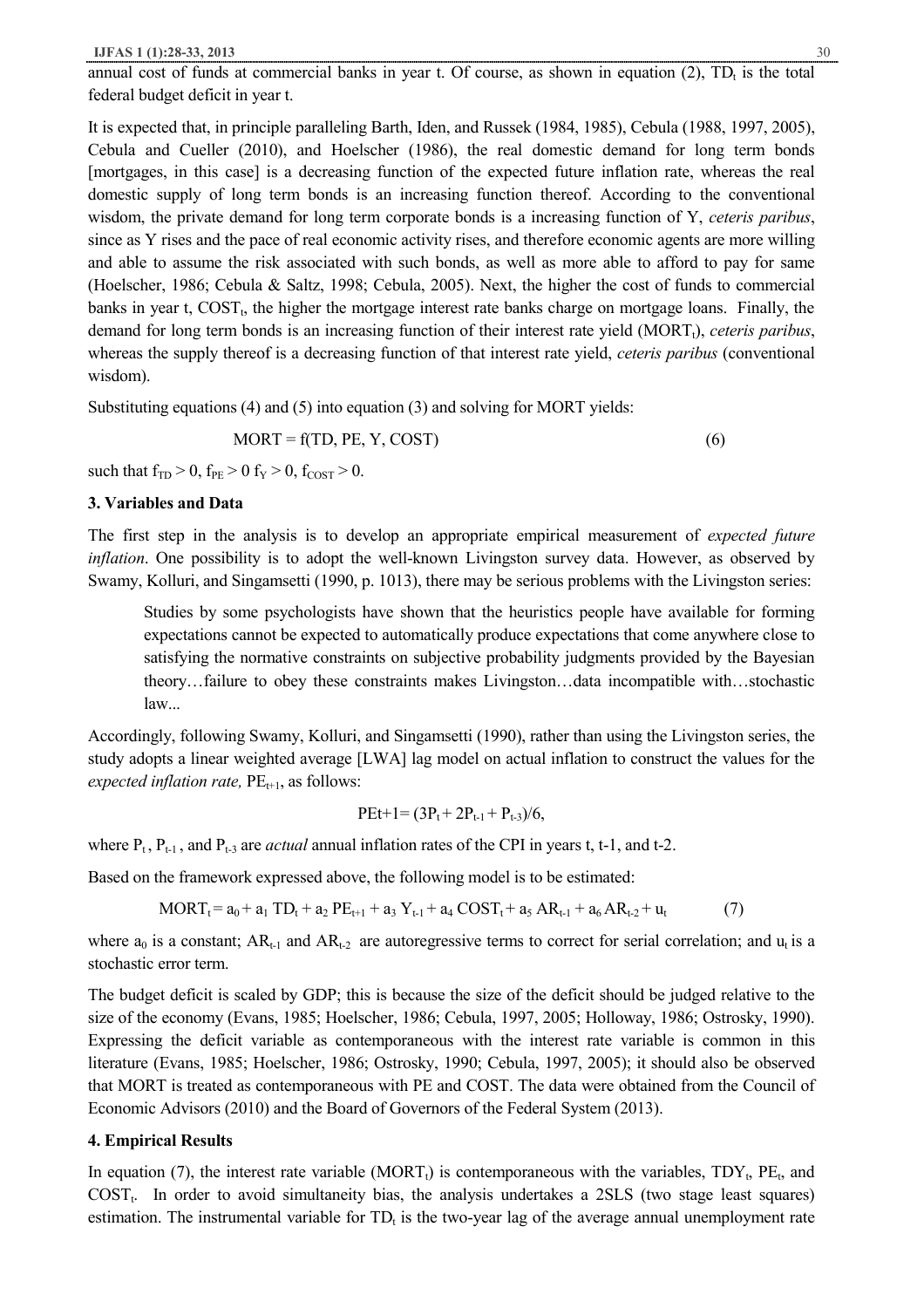of the civilian labor force,  $UR_{t-2}$ ; the instrumental variable for  $COST_t$  is the two-year lag of the prime rate of interest,  $PRIME_{t-2}$ ; and the instrumental variable for  $PE_t$  is the two-year lag of the inflation rate of the CPI,  $P_{t-2}$ . The choice of these instruments is based on the finding that each is highly correlated with TDY<sub>t</sub>,  $COST_t$ , and  $PE_t$ , respectively, while not being correlated with the error terms in the system.

The 2SLS estimate of equation (7) for the 1970-2008 study period is provided in equation (8):

 $MORT_t = 3.12 + 0.53 TD_t + 0.31 PE_t + 0.161 Y_{t-1} + 0.423 COST_t + 1.17 AR_{t-1} - 0.47 AR_{t-2}$  (+2.68) (+3.24) (+2.48) (+4.98) (+6.91) (-2.77)  $J = 14.03$ ,  $DW = 1.98$ ,  $Rho = 0.01$  (8)

where terms in parentheses are t-values.

In equation (8), all four of the estimated coefficients exhibit the expected signs, and all four are statistically significant at the five percent level or beyond. Based on the DW and *Rho* values, there is no sign of an autocorrelation problem. Finally, the J statistic is statistically significant at beyond the one percent level, attesting to the overall strength of the model.

Based on the results shown in equation (8), the nominal interest rate yield on 30 year fixed-rate mortgages is an increasing function of expected inflation (at the one percent statistical significance level), the cost of funds to banks (at the one percent statistical significance level), and the percentage growth rate of real GDP (at the two percent statistical significance level)

Finally, the estimated coefficient on the budget deficit variable is also positive and statistically significant at the one percent level. Thus, it appears that after allowing for a variety of other factors, the higher the federal budget deficit (as a percent of GDP) the higher has been the nominal interest rate yield on 30 year fixed-rate home mortgages. This finding is consistent with a variety of empirical studies of earlier periods, including Al-Saji (1992, 1993), Barth, Iden and Russek (1984, 1985, 1988), Barth, Iden, Russek, and Wohar(1989), Cebula (1988, 1997), Cebula and Belton (1993), Cebula and Cueller (2010), Findlay (1990), Gissey (1999), Hoelscher (1986), Johnson (1992), Cebula & Saltz (1998), Tanzi (1985), and Zahid (1988).

## **5. Conclusion**

The conventional wisdom argues that, *ceteris paribus*, the federal budget deficit acts to elevate the long term rate of interest. Despite the appearance and high visibility of Ricardian Equivalence arguments and studies based thereupon, a number of studies in recent years have provided empirical support for the conventional wisdom.

The present study adopts a loanable funds model estimated by 2SLS and adopting autoregressive terms to adjust for serial correlation and finds that the nominal interest rate yield on 30 year fixed-rate home mortgages in the U.S. is an increasing function of expected future inflation, the growth rate of real GDP, and the average cost of funds to commercial banks. Furthermore, in contrast to the arguments in Ricardian Equivalence, it also is found that the greater the federal budget deficit (relative to the GDP level), the higher the *ex ante* real interest rate yield on Baa-rated corporate bonds.

Naturally, these results apply to the 1970-2008 study period. Whether these results would apply to the period beginning in 2009, where the budget deficit has exceeded \$1 trillion in each and every year to date and the Federal Reserve has pursued unorthodox quantitative easing policies (QE1, QE2, and QE3) is yet to be investigated.

## **References**

Al-Saji, A. (1993). Government budget deficits, nominal and ex ante real long term interest rates in the U.K., 1960.1-1990.2. *Atlantic Economic Journal,* 21, 71-77.

Al-Saji, A. (1992). The Impact of government budget deficits on ex post real long term interest rates in the U.K. *Economia Internazionale,* 45, 158-163.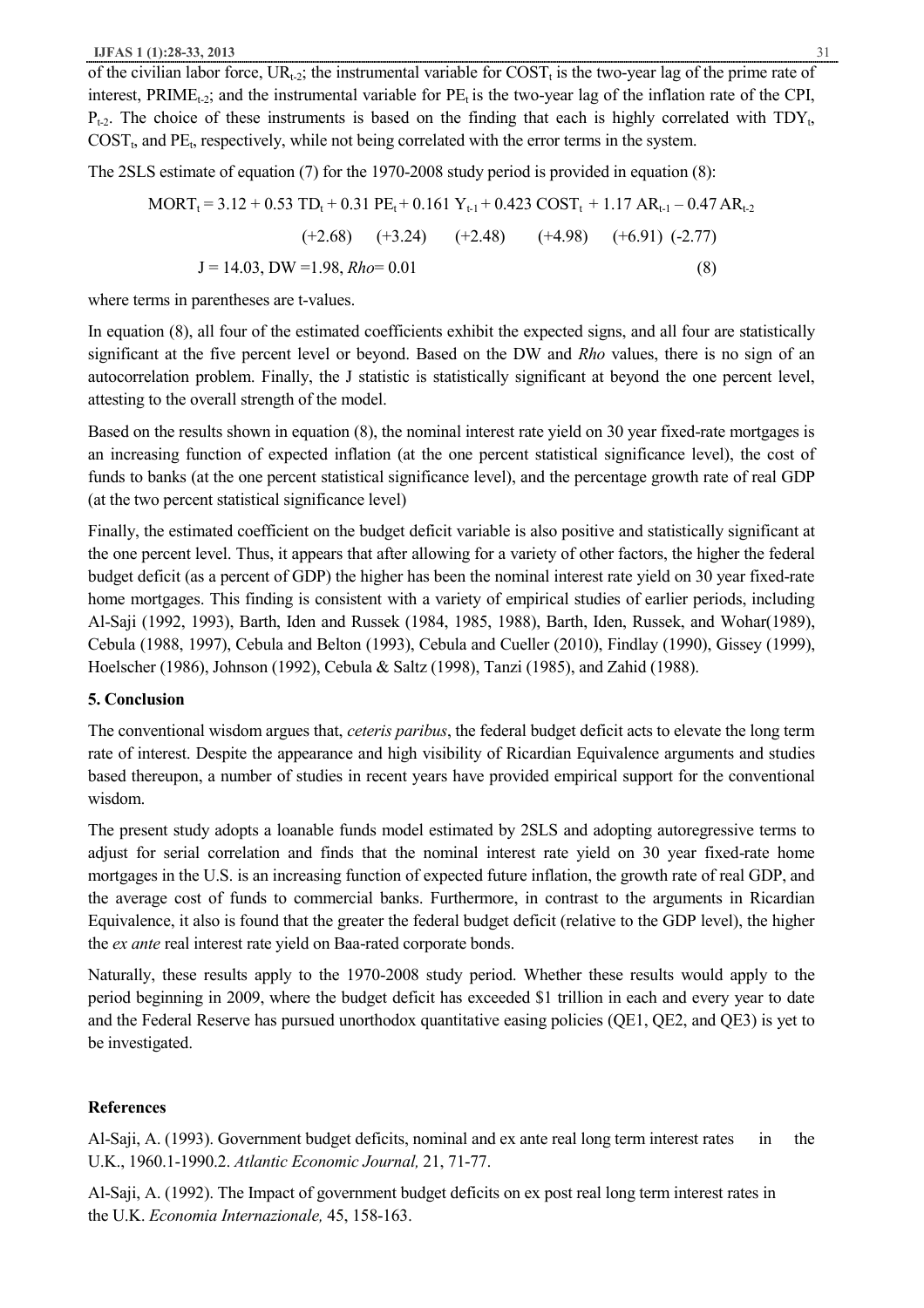**IJFAS 1 (1):28-33, 2013** 32

Barth, J. R., Iden, G., & Russek, F. S. (1984). Do federal deficits really matter? *Contemporary Policy Issues,* 3, 79-95.

Barth, J. R., Iden, G., & Russek, F. S. (1985). Federal borrowing and short term interest rates: Comment. *Southern Economic Journal,* 52, 554-559.

Barth, J. R., Iden, G., & Russek, F. S. (1986). Government debt, government spending, and private sector behavior: Comment. *The American Economic Review,* 76, 1115-1120.

Barth, J. R., Iden, G., Russek, F. S., & Wohar, M. (1989). *Effects of federal budget deficits on interest rates and the composition of domestic output*. Washington, D.C.: The Urban Institute.

Board of Governors of the Federal System. (2013). Bank Data at http://www.federalreserve.gov/datadownload

Carlson, K. M., & Spencer, R. W. (1975). Crowding out and its critics. *Federal Reserve Bank St. Louis Review,* 57, 1-19.

Cebula, R. J. (1985). The crowding out effect of fiscal policy. *Kyklos,* 38, 435-438.

Cebula, R. J. (1997). An empirical note on the impact of the federal budget deficit on ex ante real longterm interest rates, 1973-1995. *Southern Economic Journal,* 63, 1094-1099.

Cebula, R. J. (1988). Federal government budget deficits and interest rates: An analysis for the United States, 1955-1984. *Public Finance/Finances Publiques,* 43, 337-348.

Cebula, R. J. (2005). Recent evidence on the impact of the primary deficit on nominal longer term Treasury note interest rate yields. *Global Business & Economic Review,* 7, 47-58.

Cebula, R. J, & Belton, W. J. (1993). Government budget deficits and interest rates in the United States: Evidence for closed and open economies put into perspective. *Public Finance/Finances Publiques,* 48, 188- 209.

Cebula, R. J., & Cueller, P. (2010). Recent Evidence on the impact of government budget deficits on the exante real interest rate yield on Moody's Baa-rated corporate bonds. *Journal of Economics and Finance,* 34, 301-307.

Cebula, R. J., & Saltz, I. S. (1998). Ex ante real long-term interest rates and U.S. federal budget deficits: Preliminary error-correction evidence, 1971-1991*. Economia Internazionale,* 51, 163-169.

Council of Economic Advisors. (2010). *Economic Report of the President, 2010.* Washington, D.C.: U.S. Government Printing Office.

Cukierman, A., & Meltzer, A. (1983). A political theory of government debt and deficits in a neo-Ricardian framework. *The American Economic Review,* 79, 713-732.

Evans, P. (1985). Do large deficits produce high interest rates? *The American Economic Review,* 75, 68-87.

Feldstein, M., & Eckstein, O. (1970). The fundamental determinants of the interest rate. *The Review of Economics and Statistics,* 52, 362-375.

Findlay, D. W. (1990). Budget deficits, expected inflation, and short-term real interest rates. *International Economic Journal,* 4, 41-53.

Gissey, W. (1999). Net Treasury borrowing and interest rate changes. *Journal of Economics and Finance,* 23, 211-219.

Hoelscher, G. (1983). Federal borrowing and short term interest rates. *Southern Economic Journal,* 50, 319- 333.

Hoelscher, G. (1986). New evidence on deficits and interest rates. *Journal of Money, Credit and Banking,* 18, 1-17.